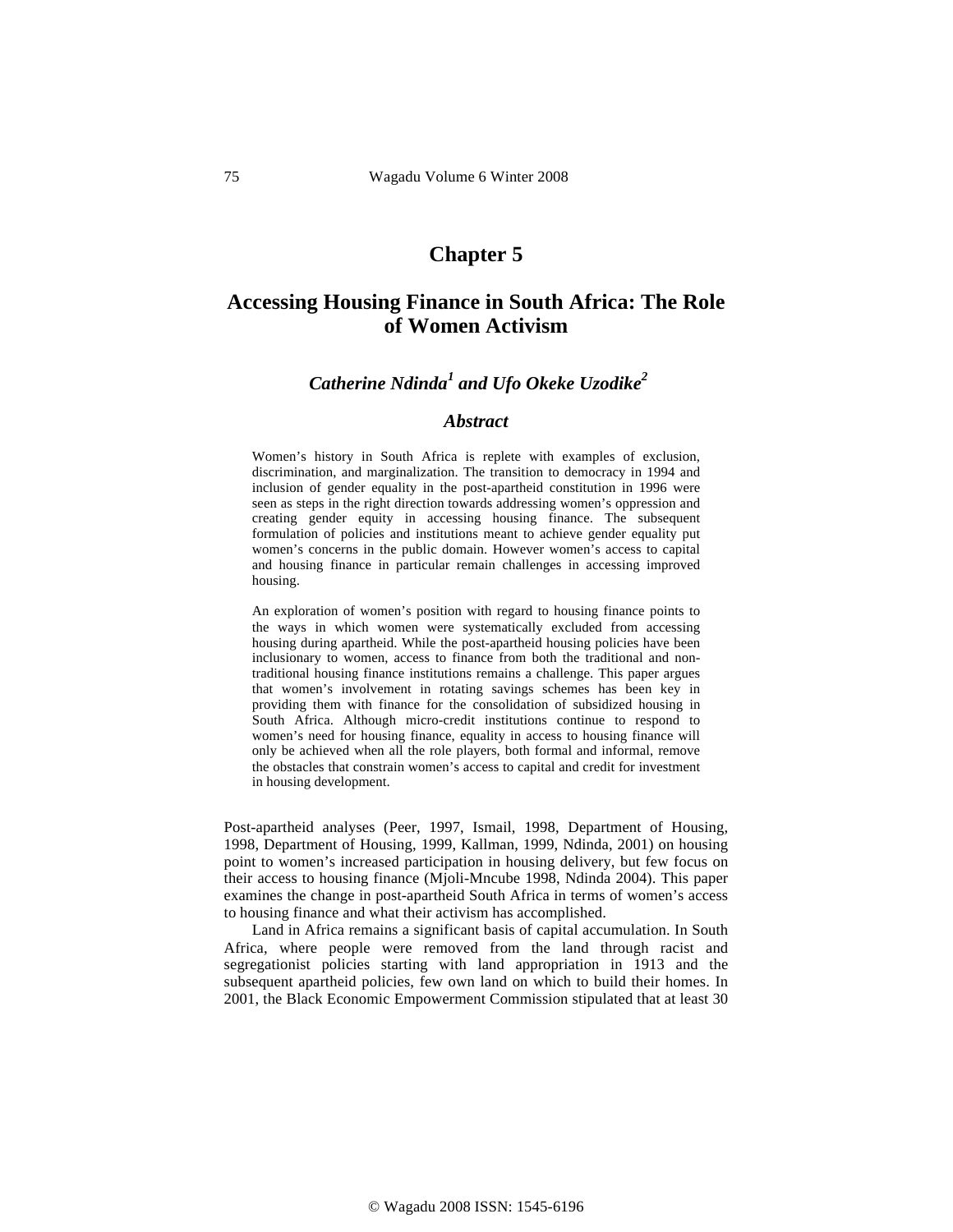percent of the land should revert to black ownership (Black Economic Empowerment Commission, 2001). Since 1994, only 3 percent of the land has reverted to Blacks. Yet, the stipulation that 30 percent of the land should be owned by blacks<sup>3</sup> does not address what this really means in terms of race and gender. The clause on the transfer of land ownership is generic in that it does not directly address the inequality of access to land in terms of gender.

In this article, housing finance institutions are taken to be those organizations that lend capital and credit to borrowers with the intent of investing in housing. Traditional housing finance institutions are the formal banks that lend funds for mortgage and bonds while non-traditional lenders are informal financiers such as micro-credit lenders who also provide capital and credit for investment in housing, however their terms might differ from those of traditional lenders. While the clients of traditional lenders can access finance from non-traditional lenders, most of those who resort to non-traditional lenders do so because they cannot access housing finance from traditional lenders.

# *The Context of Women's Access to Housing Finance in South Africa*

The first democratic elections in South Africa in 1994 saw the country make a transition from White minority apartheid rule to majority rule. The postapartheid democratic order saw tremendous changes taking place in terms of constitutional rights and public policies. Before the notion of housing finance access for women is discussed, there is need to sketch the social, political and economic background of the current situation.

When the African National Congress (ANC) took over in 1994, the housing backlog was about 1.5 million units in urban areas (Department of Housing [DOH], 1994). One of the top priorities of the ANC was to deliver housing to the masses, as articulated in its policy document, *The Reconstruction and Development Programme* (African National Congress, 1994) in which a delivery target of one million houses in the first five years was established. By 2000, six years after the inception of the White Paper on housing, over one million housing opportunities had been delivered, benefiting approximately four million people (Mthembi-Mahanyele, 2000,<sup>4</sup> Streek, 2001, Mbeki, 2001). The housing statistics for 2007 show that 2.4 million houses have either been completed or are under construction (Sisulu, 2007).<sup>5</sup> The post-apartheid housing policy,  $\overrightarrow{A}$ *New Housing Policy and Strategy for South Africa,* emerged from a strong culture of human rights activism reinforced by the 1996 constitution that recognises housing as a fundamental human right: "Everyone has the right to have access to adequate housing" (26, (1)). The constitution also includes a nondiscrimination clause: "The State may not unfairly discriminate directly or indirectly against anyone on one or more grounds." While the current housing policy embodies notions of gender equality, it is also reflective of government redistribution efforts and anti-poverty measures. The housing strategy, "Breaking New Ground" (BNG) (DOH, 2004), which emerged after the first ten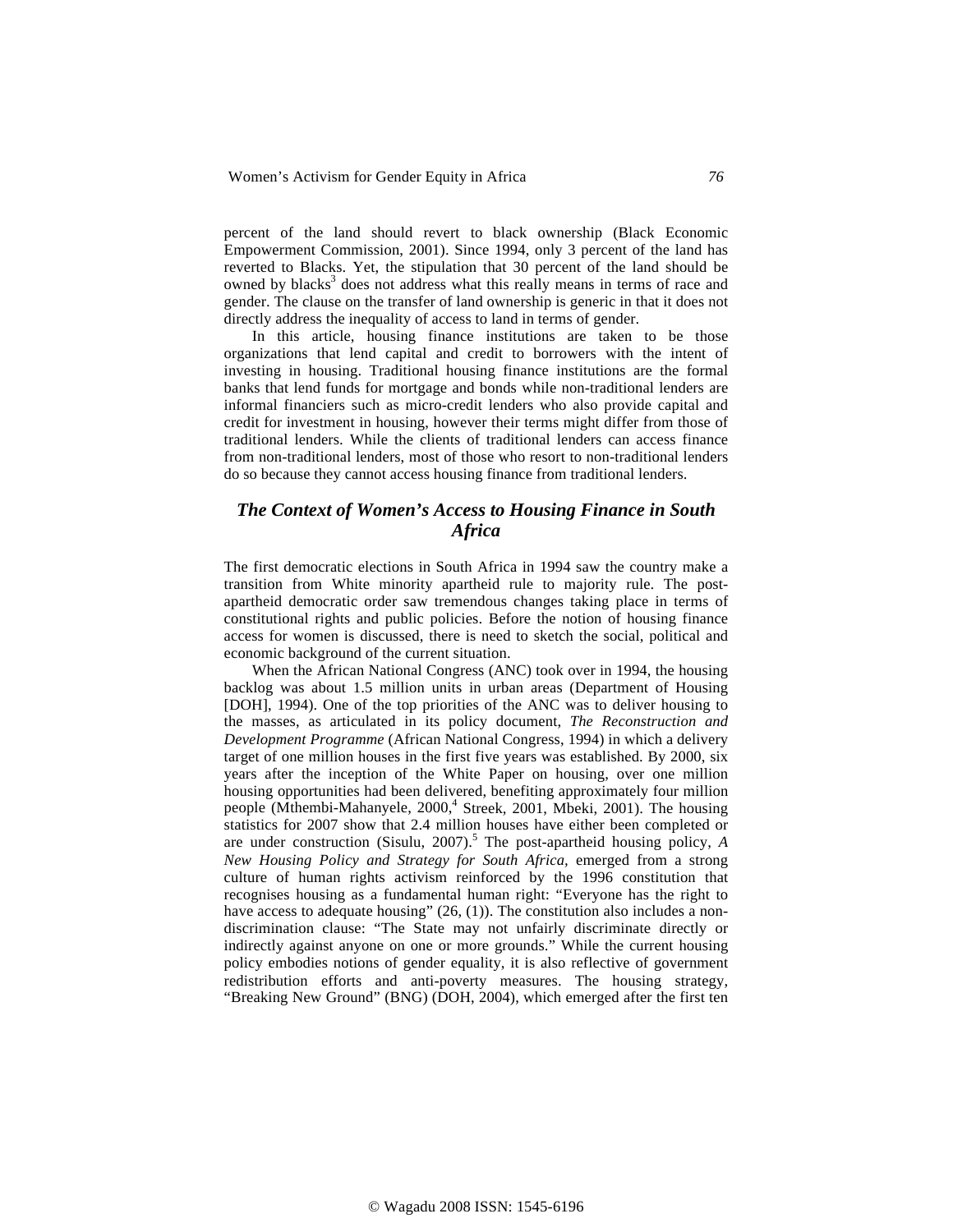years of post-apartheid housing delivery (which resulted in further fragmentation of the housing environment and marginalization of the poor), focuses on the creation of integrated human settlements. Employment equity and affirmative action policies are some of the measures that the post-apartheid state has implemented to ensure greater racial and gender equity in the economy. Women's position shifted from having no rights to having an abundance of rights. Through legislative fiat, women have experienced a radical change from being powerless to having equal power to men. In terms of housing, these policy shifts represent a major transformation from having access to very little urban housing, to having broad access (at least notionally) to housing.

The radical shift in women's access to housing finance is manifested in the 1994 housing policy where the eligibility criteria is progressive compared to previous policies that based access to housing on income. The post-apartheid housing subsidy is structured according to different income levels, with a focus on the poorest of the poor (those who earn R0-1500), a majority of whom are women (Statistics South Africa, 2000). The housing subsidy provides funding options to eligible people in the income bracket of R 3500 per month and below, including married couples and couples living together who are not married. All beneficiaries must be lawful South African citizens. Recipients of the subsidy must be over 21 years, be legally competent to contract and have financial dependents, a view that received wide criticism from various analysts and organisations (DOH, 2007). From 1994 until September 2005, about 2 750 566 subsidies were approved (DOH, 2006). Despite the huge budgetary allocations to housing and the large proportion of subsidies issued, it is not clear what proportion of these subsidies were allocated to women as gender disaggregated data on subsidy beneficiaries is not available from the housing department.

In addition to the capital subsidy scheme, various institutions have been created to mobilise finance for housing development. These include the National Housing Finance Corporation (NHFC), the National Urban Reconstruction Agency (NURCHA), and the Rural Housing Loan Fund (RHLF). The NHFC promotes access to housing for low and middle income groups by mobilising wholesale finance to retail intermediaries that deal with the targeted groups. From its inception in 1996 until March 2006, the NHFC provided R2.5 billion in facilities, disbursed R2.1 billion to intermediaries (191 317 in loans), and has created 249 687 housing opportunities thereby improving the lives of 1 167 210 people (NHFC, 2006). NURCHA, on the other hand, provides bridging finance to developers involved in the construction of low cost housing, while the RHLF provides loans to rural low-income households through intermediaries for households involved in incremental housing. Through its intermediaries, the RHLF has provided 45 000 low income rural households with end-user finance since 1997 (RHLF, 2006).

These institutions provide overall statistics of their activities but do not sufficiently indicate whether their work has led to women's greater access to end-user finance. Although effort has been made to disaggregate data in terms of regions, the overall picture is that of a gender-blind approach to assessing the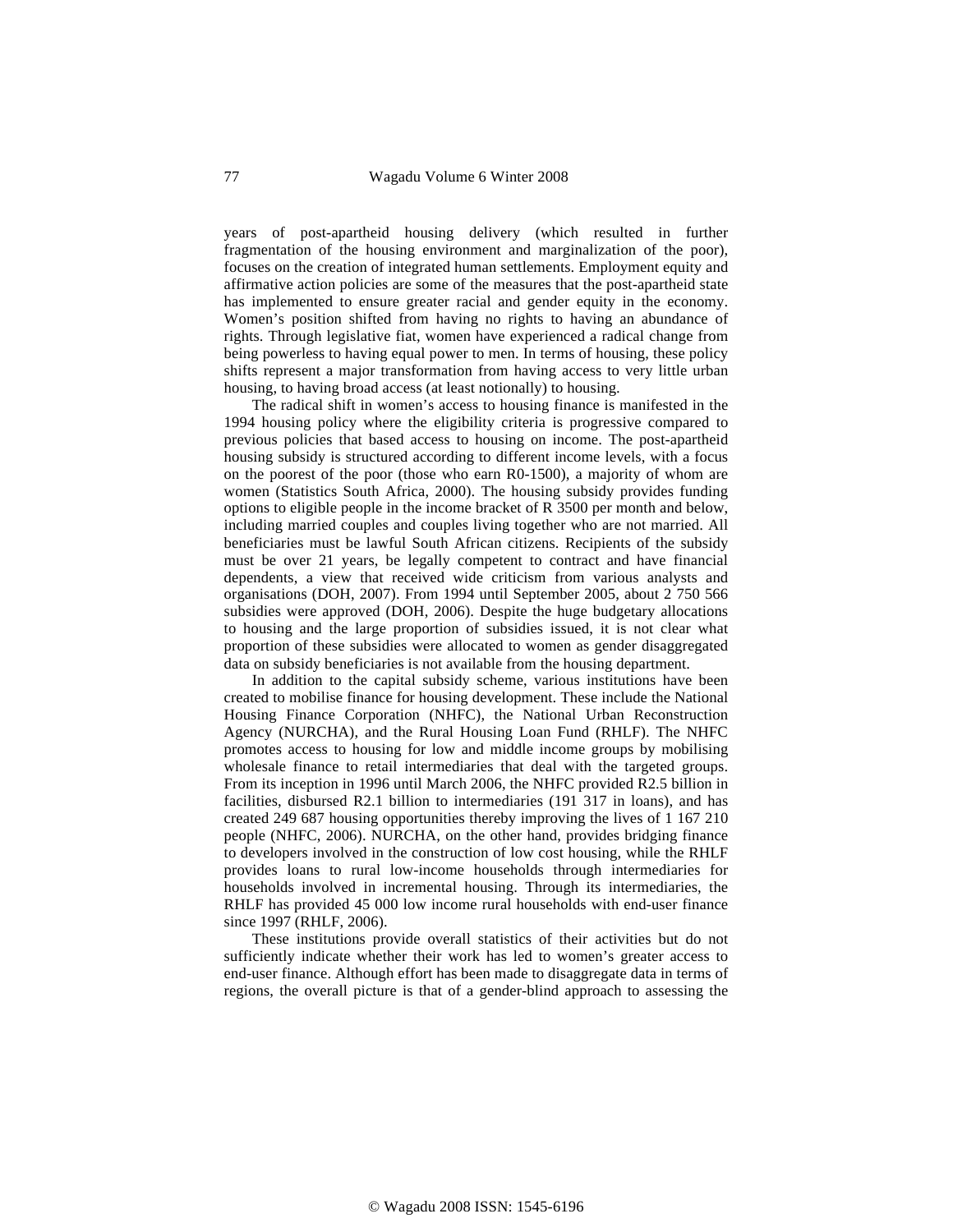impact of institutions that facilitate access to end-user finance for low-income households. The availability of capital and credit for housing development remains critical, but various factors such as unemployment, low income and institutional cultures continue to constrain women's access to end-user finance.

### *Unemployment and Underemployment*

Unemployment patterns in post-apartheid South Africa display the persistence of race and gender inequalities. The unemployment rate is 26.7 percent (SSA, 2006) countrywide. The gender disaggregation of the data shows that the rate of unemployment among men is 22.6 percent compared to 31.7 percent among women (SSA, 2006), pointing to the vulnerability of women to poverty. The statistics on unemployment further indicate a differentiation in terms of race. Although the rate of unemployment is slightly higher among women than men, when racialized, unemployment rates are highest among Africans, at 31.5 percent, compared to Coloureds, Indians, and Whites whose unemployment rates are 22.4, 15.8, and 5 percent respectively (SSA, 2006). In this context, unemployment rates are higher among African women (29.3 percent), and lower among White women and men (3.7 percent and 4.6 percent respectively) (SSA, 2003).

Census data from 2001 indicate that although the status of Whites, Indians and Coloureds has changed, the majority of African women remain at the bottom of the socio-economic ladder and are the most vulnerable to poverty. The high unemployment rates among Africans—and African women particularly—may explain the high incidence of poverty, the inability to afford decent housing, or be involved in low-cost housing development on an incremental basis.

Whereas census data provide employment types by province and race, there is no breakdown in terms of occupation by gender; data that would shed light on whether the occupational patterns among men and women have changed since the end of apartheid and the transition into democracy in 1994.

Using the segmented labour analysis, women in South Africa, as in other developing countries, are employed in different sections of the labour market. These labour markets include the primary and secondary labour markets, but also unpaid labour (Makgetla, 1995). The primary labour market is the formal sector comprised of steady unionised occupations in the economy and the state. Unionisation in this sector protects workers rights, providing them with more stable employment. The secondary labour market is comprised of the informal sector in developing countries which is characterised by low or non-existent pay, weak legal protection and low levels of unionisation (Makgetla, 1995, Momsen, 1991, Hanson & Pratt, 1995). Analysts concede that most women are found in the secondary labour market where the incomes are low and irregular. In South Africa, these are almost exclusively Black women. In a study conducted in Ezilweleni (Southern Pine Town, Durban) among household heads, the employment data showed that more men than women were employed in the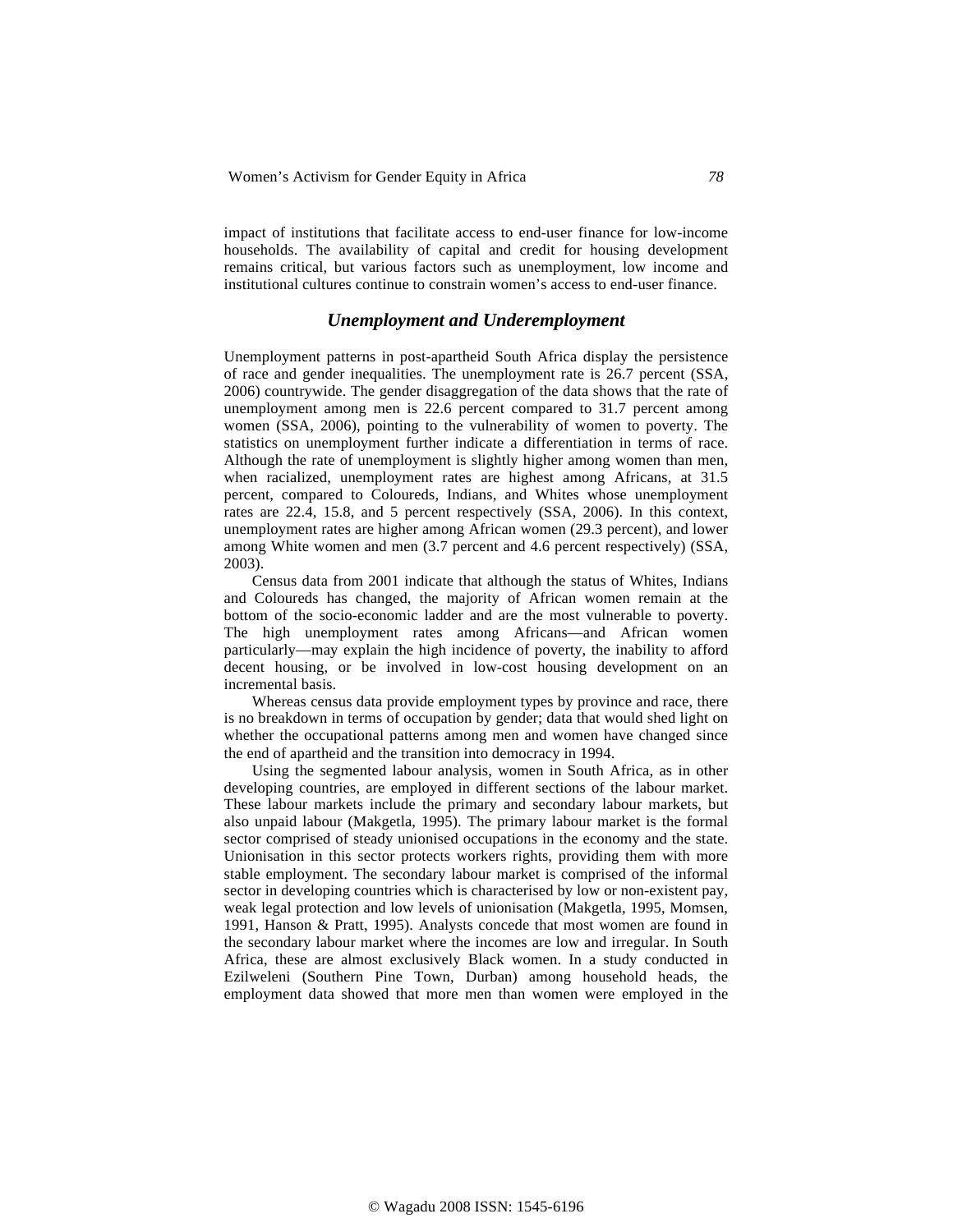formal sector. Women comprised the majority in the informal sector employment (Ndinda, 2004). In this settlement (Ezilweleni), while 12.5 percent of women worked in the formal sector, no men recorded working in the informal sector.

**Table 1: Type of Occupation by Household Head** 

| Gender | Formal Employment | Informally<br>employed | Unemployed not<br>Seeking Work | Unemploved<br>seeking work | Pensioner    | Total         |
|--------|-------------------|------------------------|--------------------------------|----------------------------|--------------|---------------|
| Male   | $31\%$ (5)        | 0%                     | 6.25(1)                        | 18.75% (3)                 | $6.25\%$ (1) | $62.5\%$ (10) |
| Female | $2.5\%$ (2)       | 12.5%                  | 0%                             | $6.25\%$ (1)               | $6.25\%$ (1) | 37.5% (6)     |
| Total  | 43.5% (7)         | $12.5\%$ (2)           | 6.25(1)                        | 25% (4)                    | $12.%$ (2)   | 100% (16)     |

Source: Ndinda, C. 2004. Gender Matters in Residential Construction in Ezilweleni, South Africa. **Wits Journal of Architecture and Planning Studies**, Vol 1:1

A survey of housing subsidy beneficiaries in Luganda (Southern Pine Town, Durban) showed that men comprised 75 percent and women 25 percent of those who worked in the formal sector (Ndinda, 2002). About 42 percent of all the residents in Q-section of Glenwood II worked in the informal sector. Among the women, 44 percent worked in the informal sector while the proportion of men in the same sector was 41 percent (Ndinda, 2002). While 23 percent of the men in Glenwood II worked in the formal sector, no women were similarly employed (Ndinda, 2002). The concentration of women in the informal sector implies that their incomes are low and irregular, which makes saving for a house difficult.

#### *Income*

Housing research conducted in Ezilweleni showed that generally women comprised the majority of low income earners, with their incomes reaching a certain level and going no further (Ndinda, 2004). Whereas women in Ezilweleni earned incomes between 0-R500, most men in the same settlement earned incomes in the range of R900-1500 per month. As the table on income levels indicates, no women earned more than 1500, compared to the men who earned incomes above the R1500 bracket (Ndinda, 2004). While women (81 percent) in Q-Section (Glenwood II in Pietermaritzburg) earned between R200- 900, most men (53 percent) were concentrated in the income category of R500- 1500 (Ndinda, 2002). About 43 percent of male-headed households and 48 percent of female-headed households in Thembalihle (Pietermaritzburg) cited low income as the main constraint to making improvements to their starter housing (Ndinda, 2002).

Irregular income among the majority in Nthutukoville in Piermaritzburg (KwaZulu-Natal province), indicates that despite what the policy states, most of the poor are unable to top-up the government subsidy due to lack of income, let alone savings (Ndinda, 2003). The lack of income, coupled with government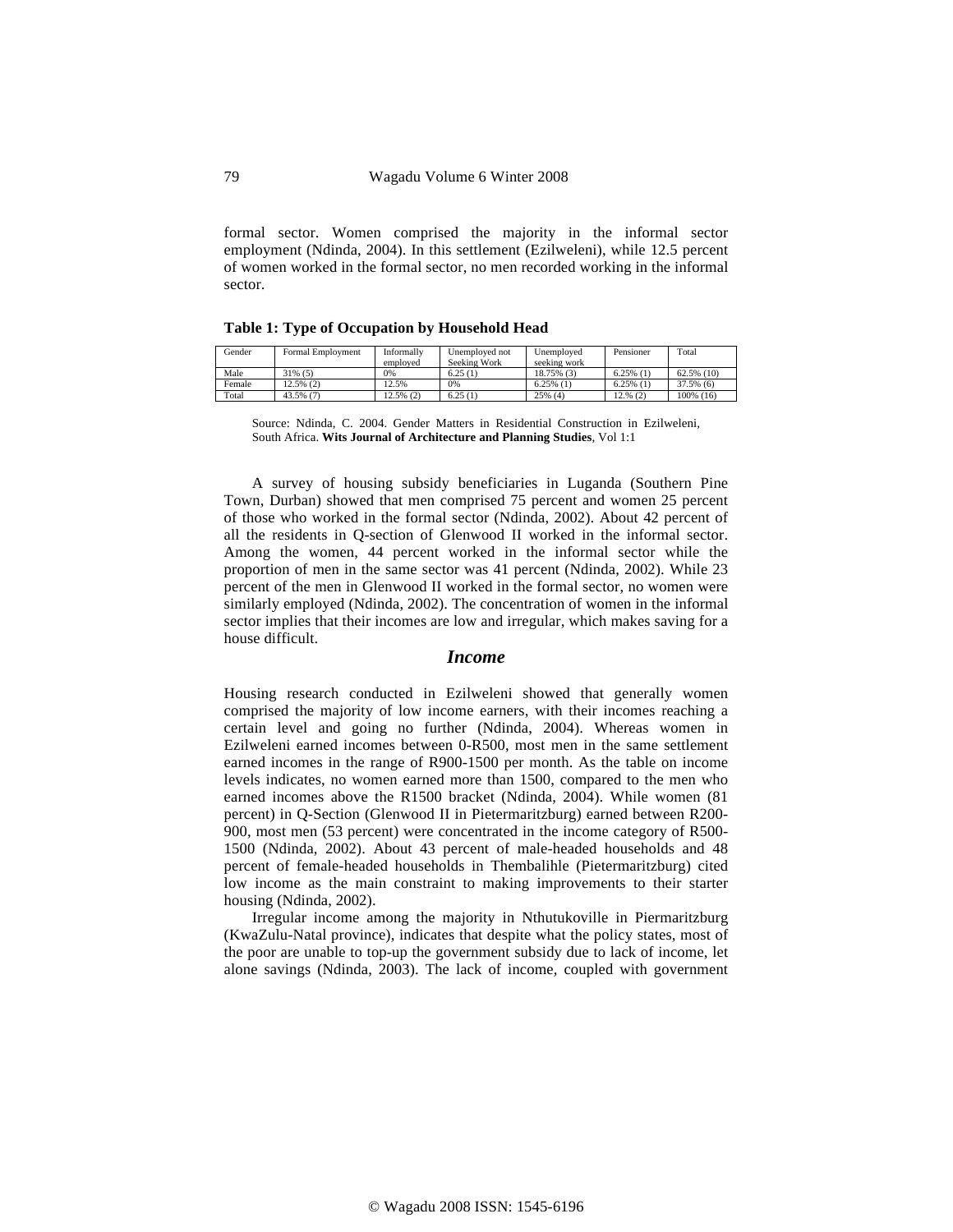expectation that subsidy beneficiaries contribute financially towards their own housing, presents the discrepancy between policy and practice.

Finance is fundamental to the acquisition of housing, which is a capital intensive investment. The most common source of housing finance among the sampled households in KwaZulu-Natal was their own savings. While all the male-headed households (in Ezilweleni, Q-section, Luganda, Nthutukoville, and Thembalihle) relied on their own savings for housing improvements, among the female-headed households, the sources of housing finance were diverse, ranging from their own savings, bank loans, and stockvels (informal savings schemes) to other sources which were mainly remittances from their children. Only 25 percent of the female-headed households cited bank loans as the chief source of housing finance. By contrast, as much as 75 percent of the female-headed households depended on their own savings, stockvels, or proceeds from their children to finance their housing improvements (Ndinda, 2002).

Clearly, low income is a key constraint in women accessing finance for housing consolidation. Male-headed households (71 percent) pointed to the inability to get credit as the main obstacle to consolidating their government subsidised housing (Ndinda, 2002). Female-headed households (80 percent) pointed to low income as the main constraint to improving their housing conditions (Ndinda, 2002).

#### **Table 2: Income Level by Household Head**



*Source: Ndinda, C. 2004. Gender Matters in Residential Construction in Ezilweleni, South Africa. Wits Journal of Architecture and Planning Studies.* 

The low incomes earned by women in the formal sector condemn them to the status of the working poor. Women's wages are so low that they do not qualify for credit from financial institutions, and are thus condemned to the private rental housing sector, often living in squalid conditions for which they pay exorbitant rent. Casale's (2004) analysis of the October Household Surveys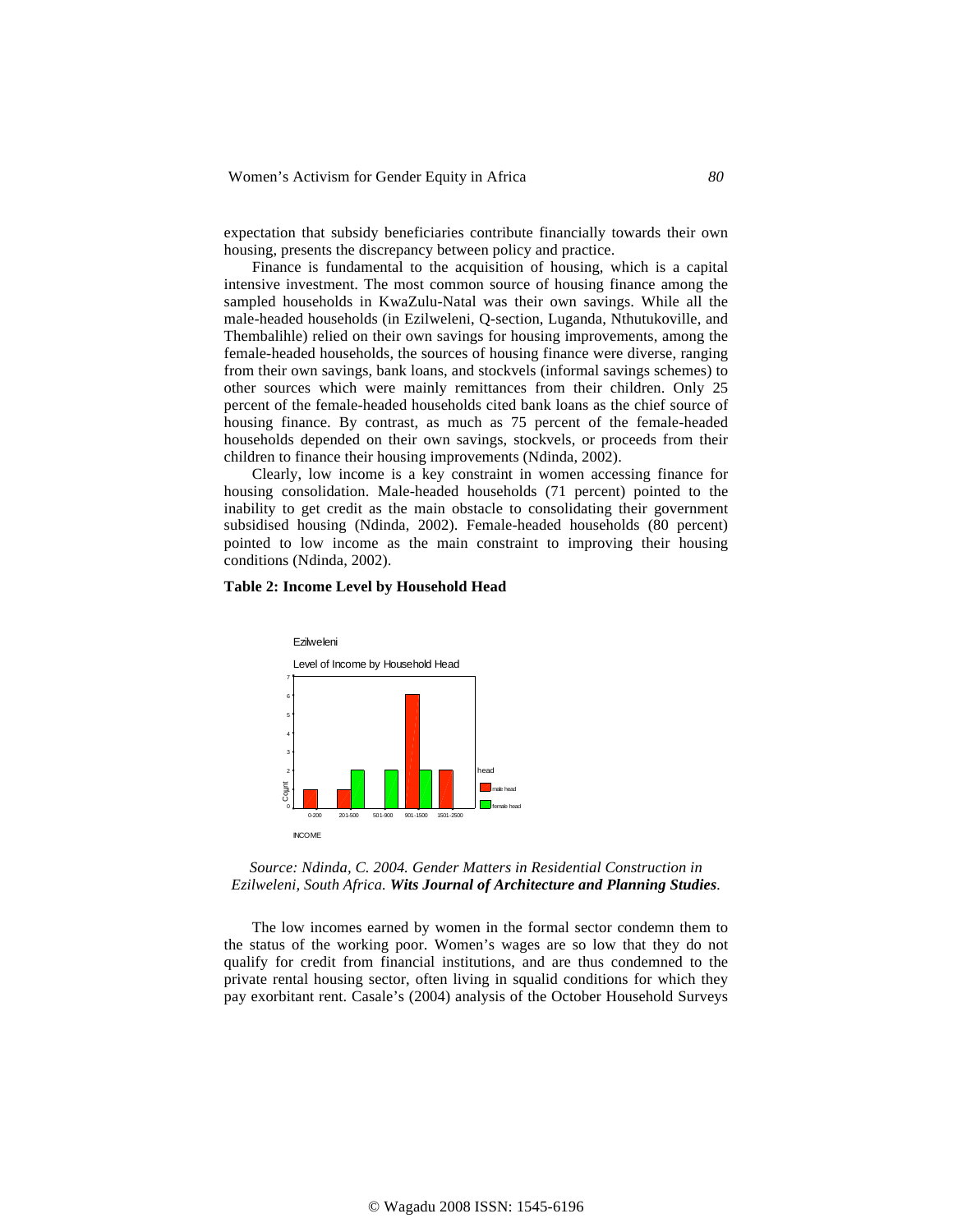of 1995 and 2001 points to a drop in the average median earnings of women by 16.5 percent and an increase of 19.3 percent in men's earnings. The analysis suggests that there was a decline in the earnings of both men and women between 1995 and 2001. However the decline was greater in women's earnings (43 percent) compared to men's (18 percent) despite the increase of 52 percent in women's participation rates in the labor force during the same period. Yet, the gender desegregation of earnings conceals the racial differences in incomes earned by African men and women and White men and women, and fails to present a holistic picture of the situation. According to Casale (2004), the drop in women's earnings was due to the decline in African women's real earnings, which fell by 27.4 percent from R1711 in 1995 to R1242, while the median earnings fell from R1105 in 1995 to R568 in 2001. While African women experienced a drop in their incomes, White women experienced an increase with their average and median real earnings rising by 12.7 percent and 9.6 percent respectively. The gender differentials were insignificant as the ratio of female to male earnings was 0.654 in 1995 and by 2001 it was at 0.656. However, the racial differences were more pronounced, with the position of African women deteriorating relative to African men where the male-female earnings fell from 0.792 in 1995 to 0.718 in 2001. In contrast, the position of White women improved relative to White men with the female to male ratio in earnings increasing from 0.498 to 0.612. Most notable is that a greater proportion of employed Africans were concentrated in the lower income categories in 2001 than in 1995, but the crowding was larger for African women. The data highlight the persistence of race as an indicator of earnings as the positive change in women's earnings has been among White women. The differences in earnings of women of different races remain significant.

Current data suggest that while Africans comprise 79 percent of the total population of 44 819 777 of South Africans, they comprise a mere 74 percent of the economically active population which stands at 16 704 000 (Department of Labour, 2007). Conversely, whites comprise 9.6 percent of the total South African population, and 12.8 percent of the economically active population. Blacks (Africans, Coloureds, Indians) comprise a majority of the overall population in the country as well as the economically active population, but their representation in the top management positions is a mere 22.2 percent. Whites, who are a minority both in terms of the overall population and the economically active population, dominate top management positions where they comprise 74.9 percent. In terms of gender, Black women (Africans, Coloureds, and Indians) comprise 6.6 percent of those in top management positions. The breakdown of Black women in top management is 2.9 percent Africans, 2 percent Coloureds, and 1.7 percent Indians. There are huge inequalities even among "Blacks" where, despite being a vast majority among the economically active, African women are still largely underrepresented in top management positions. Whites represent 74.9 percent of top managers and White women's representation is almost double (14.7 percent) that of all Black women combined (Africans, Coloureds, Indians). According to Rospabe (2001), African women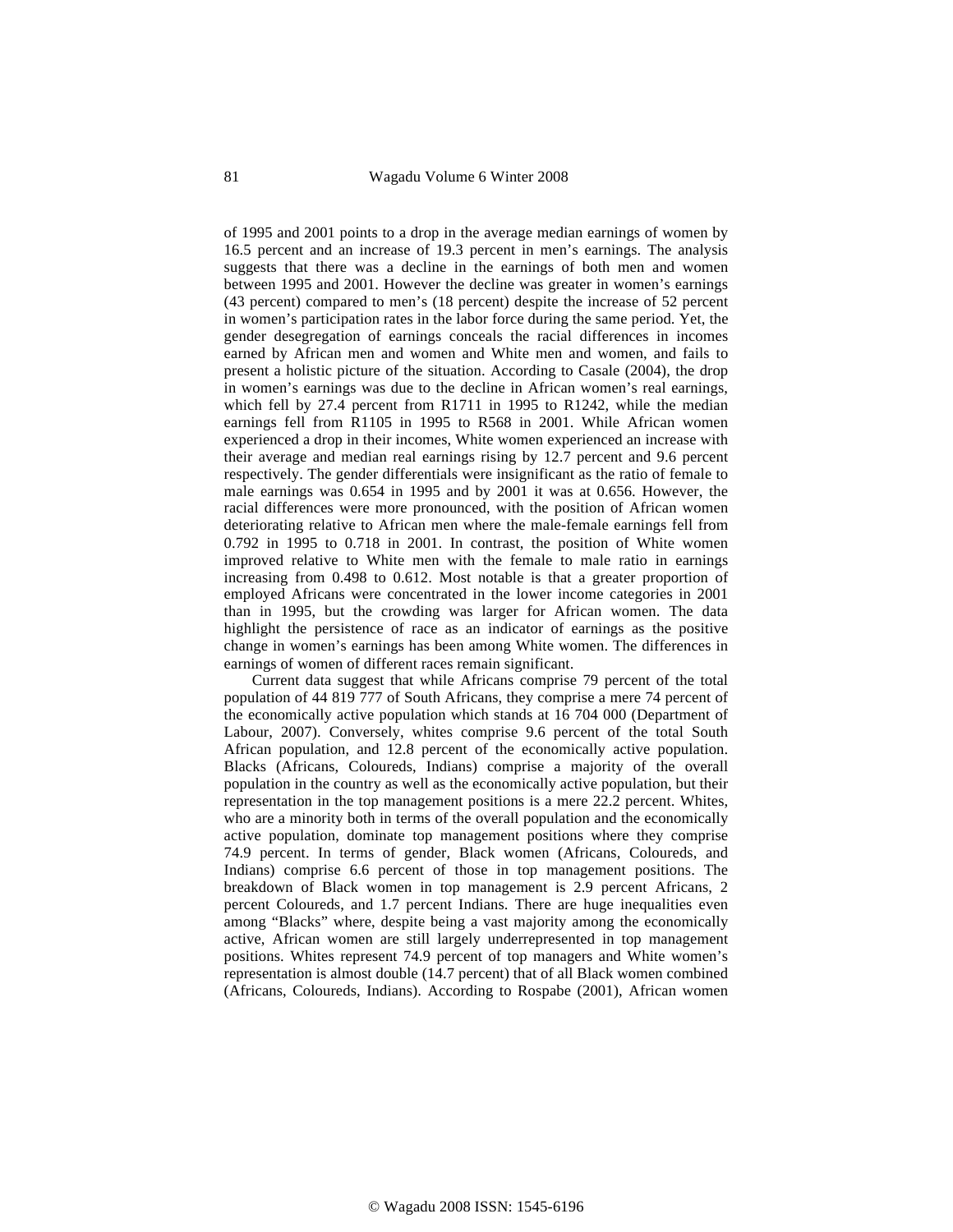experience a higher rate of hiring discrimination than "average" women in the population. Although the state has put in place measures to address low-cost housing finance issues, access to credit remains a problem. The challenge then is to get more Black women (Africans, Coloureds and Indians) into top management positions. Yet representation in numerical terms is insufficient if not accompanied by substantive representation where women leaders advance the cause of fellow women not only getting better paying employment, but also in accessing housing finance.

The economic sociology school of thought explains position in the labour market, not only in terms of gender but according to other sociological variables as well. Exponents of this school of thought maintain that the embeddedness of economic activity in social life is not a result of accumulated human capital (education and training), but rather of "social and cultural capital" defined as "networks of personal contacts and the information, norms and values that are filtered through them… they are the medium through which individuals develop aspirations and often acquire access to jobs" (Hanson & Pratt, 1995, 7). This impacts on the economic practices of individuals and groups as well as access to particular occupations. The analysis explicates the position of women in the labour market and, consequently, their access to housing finance.

In South Africa, Black women's position can be understood in terms of the notion of social capital. While African women have a historically severely oppressed group—African men—as their counterparts, White women have a historically hegemonic group—White men—as theirs. The net effect is that while White men are evidently able to use their immense power to facilitate the access of White women into relatively powerful positions in the labour market, African (Black) men cannot do the same given that their position in the labour market allows them to access information and extend benefits commensurate with their low status. Most Black women within the formal sector work as messengers, clerks, receptionists, tea-makers, cleaners, and other lowly paid jobs compared to White women, putting them out of income levels that would help them qualify for credit.

Affirmative action and employment equity policies have obviously impacted on the employment scenario in terms of race and gender. The profile on leadership and income levels in the corporate sector displays a pattern where the impact of affirmative action policies appears to have been greatest among Black men, White women and Asian women. Race and gender continue to circumscribe African women's position in society (SSA, 2000, Mbeki, 2001, Mbeki, 2004). Black women remain at the bottom in terms of occupational status, income and, by extension, access to resources like capital and credit. On the other hand, White women, due to their human capital endowment and the strong social capital through association with those who dominate in economic power, are likely to rise up the corporate ladder faster than Black women of equal human but less social capital endowment. In this way, women's marginalization in terms of accessing credit and capital has an unmistakable race and class dimension. In understanding how women's position in accessing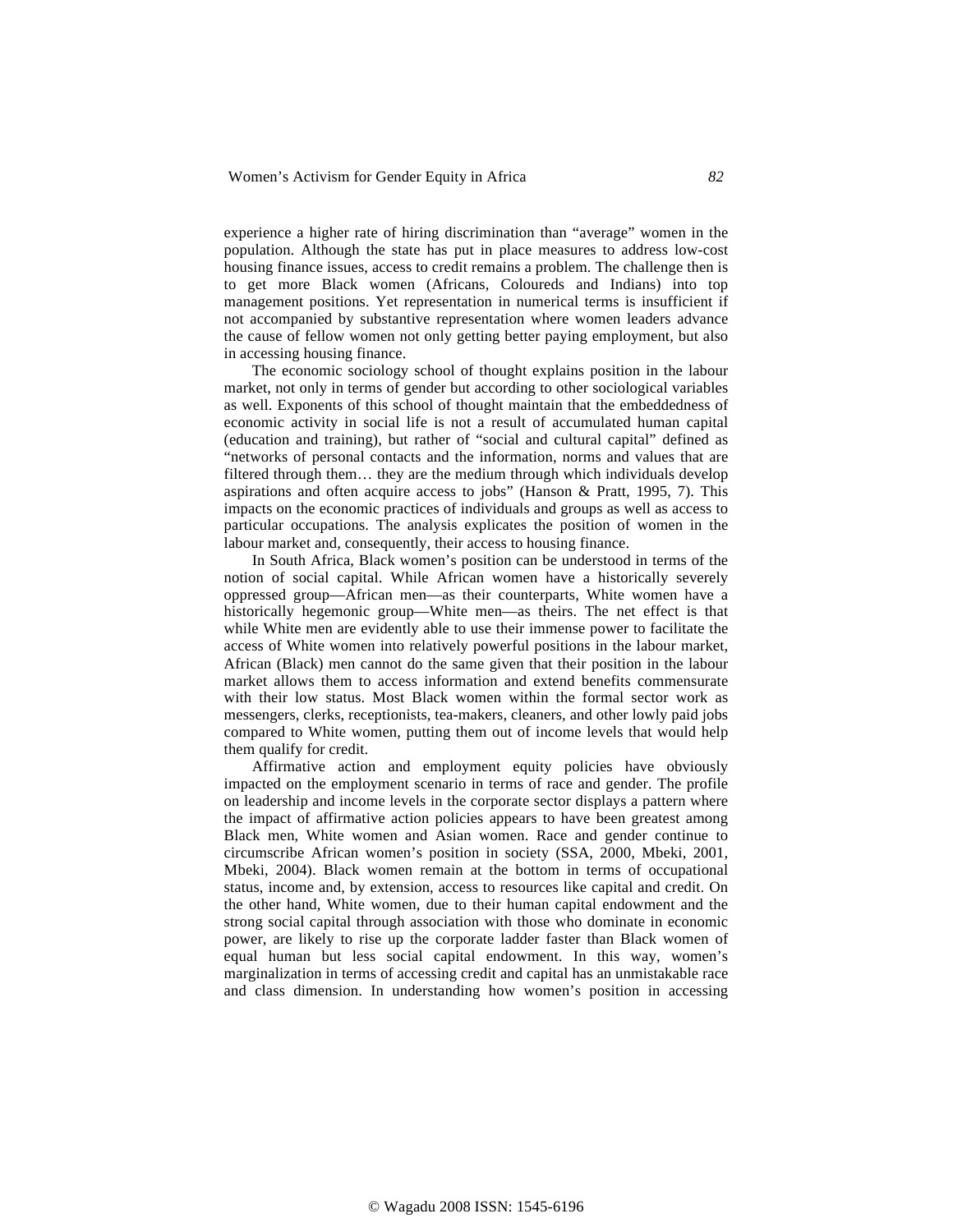housing finance has changed since the transition to democracy the critical question to ask is, "which women"?

### *Women's Activism in Accessing Housing Finance*

Housing finance is important not only for acquiring homes and the benefits that adequate housing contributes to the health and safety of families, but it also reduces the economic vulnerability of marginal groups by building their net worth. The lack of assets is a particular problem for African women in South Africa. Where men and women are equal in terms of their salaries, it does not follow that they are always equal in terms of their financial security. The wealth gap between genders and races in South Africa cannot be explained by income alone. Other crucial factors, such as the lack of opportunities, capacity, security, and empowerment, included in the World Bank's expanded definition of poverty (World Bank, 2003), are also indispensable. This partly explains women's lack of access to finance and therefore, housing. In terms of race, Whites and Indians have an economic cushion due to their high levels of home ownership, while Africans do not. In terms of gender, more African men have a better economic cushion than African women of the same income level. The entrenched inequality is not only detrimental to the low income women who have to live in deplorable conditions, but it also reduces the amount of housing stock, an indicator of the total fixed capital assets in a country. Sexist practices that constrain women's access to housing finance continue unabated due to women's ignorance and the persistence of patriarchy in the public and private spheres.

The Beijing platform of action (1995) identifies measures which governments and commercial banks can take in order to increase women's access to credit. These include the use of credit and savings approaches that are effective in reaching women in poverty, and which lower transaction costs and redefine risk. As most women lack traditional forms of collateral, such as property, the Beijing declaration recommends the introduction of specialized desks for working with them. Other measures include the reduction of the required minimum deposit to open a bank account. Some of the recommendations of the Beijing Platform of action have already been implemented in countries like Bangladesh through micro-credit finance institutions (MFI) such as the Grameen Bank of Bangladesh.

In South Africa, women are involved in mobilizing housing finance through savings and credit schemes. In their classification of these associations, Coetzee & Cross (2002) identify various types of savings and credit schemes. These include stockvels––"an Afrikaans term for co-operative savings groups" (Cotezee & Cross, 2002, p. 2)––rotating savings and credit associations, accumulating savings and lending groups, and commercial lending operations. Stockvel groups help members to save, and after a period of time they payout the amount that has been saved to all the members. Rotating savings and credit schemes (ROSCAs) operate differently in that members contribute and the payout is done on a rotating basis. Those who receive their payout first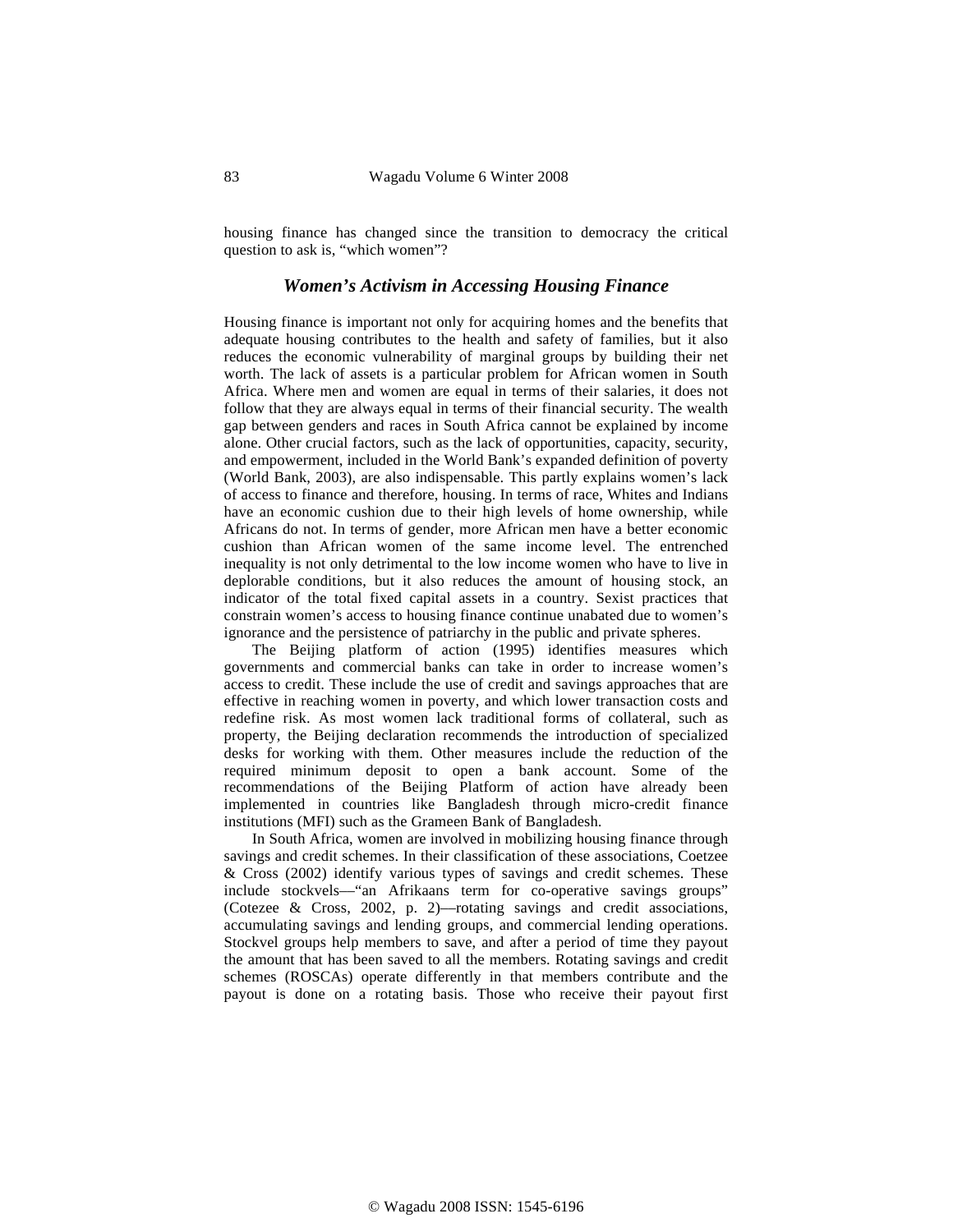essentially borrow from the group, and are therefore obliged to continue contributing to the group until all members have received their payout. The members who receive their payout last save by making their contributions to the group until it is their turn to receive the payout. In this type of organization no loans or interest are involved. ROSCAs in South Africa do not have constitutions as all members are assumed to understand the rules of the scheme (Cross & Coetzee, 2002). The members of ROSCAs and stockvels are mainly women, and the funds saved are used for housing development due to the lack of access to formal housing finance institutions.

Accumulated savings and lending groups mobilize savings, and lend by adding interest to the principal amount loaned. The loan amounts may range from R100-R500 for periods ranging from two months to one year. Most groups give borrowers four to five months to repay the principal amount (Cross  $\&$ Coetzee, 2002). This type of savings represents an example of the efforts that women make to mobilize finance for housing and investment in other productive activities. In commercial lending operations, the focus is on lending without a savings component. The amount made from the lending transactions is paid out to the members on an annual basis (Cross & Coetzee, 2002). Bauman (2005) notes that most clients of microfinance institutions are women, which is likely due to the high levels of exclusion from traditional housing finance institutions. Microcredit schemes are a major source of housing finance in South Africa.

Locally, some of the microcredit schemes that have helped women access housing finance include Utshani fund and Kuyasa fund. The Utshani Fund was set up in 1995 by the South African Alliance, comprised of the South African Homeless People's Federation (SAHPF) and People's Dialogue which were grassroots organizations for mobilising access to land and housing (Utshani, 2006). The SAHPF is a movement of the homeless coming together from informal settlements and backyard shacks in formal townships (Baumann & Mitlin, 2003, p. 33). Women comprise 90 percent of the membership and leadership of the Federation which has branches in major urban areas such as Cape Town, Durban, Johannesburg and Port Elizabeth. Members are involved in group savings and can borrow housing finance from the Utshani Fund. The SAPHF mobilises grants and capital from local and international development assistance agencies to provide housing for the poor through two strategies. One of which is through the award of small grants that enable community groups to visit other communities to learn about housing construction and finance management to better implement housing projects.

Utshani Fund, a revolving loan fund, lends to any housing savings scheme that provides the affordability assessments of their members, and the building plans of the intended dwellings. New housing savings schemes that apply for a loan have to have at least ten members. The members of the savings schemes need to have secure tenure (which most do), building plans approved by the municipality, and a bill of quantities for the required materials (Baumann, & Mitlin, 2003). Groups applying for a loan must also provide proof that they have a bank account into which funds can be deposited. Some of the experienced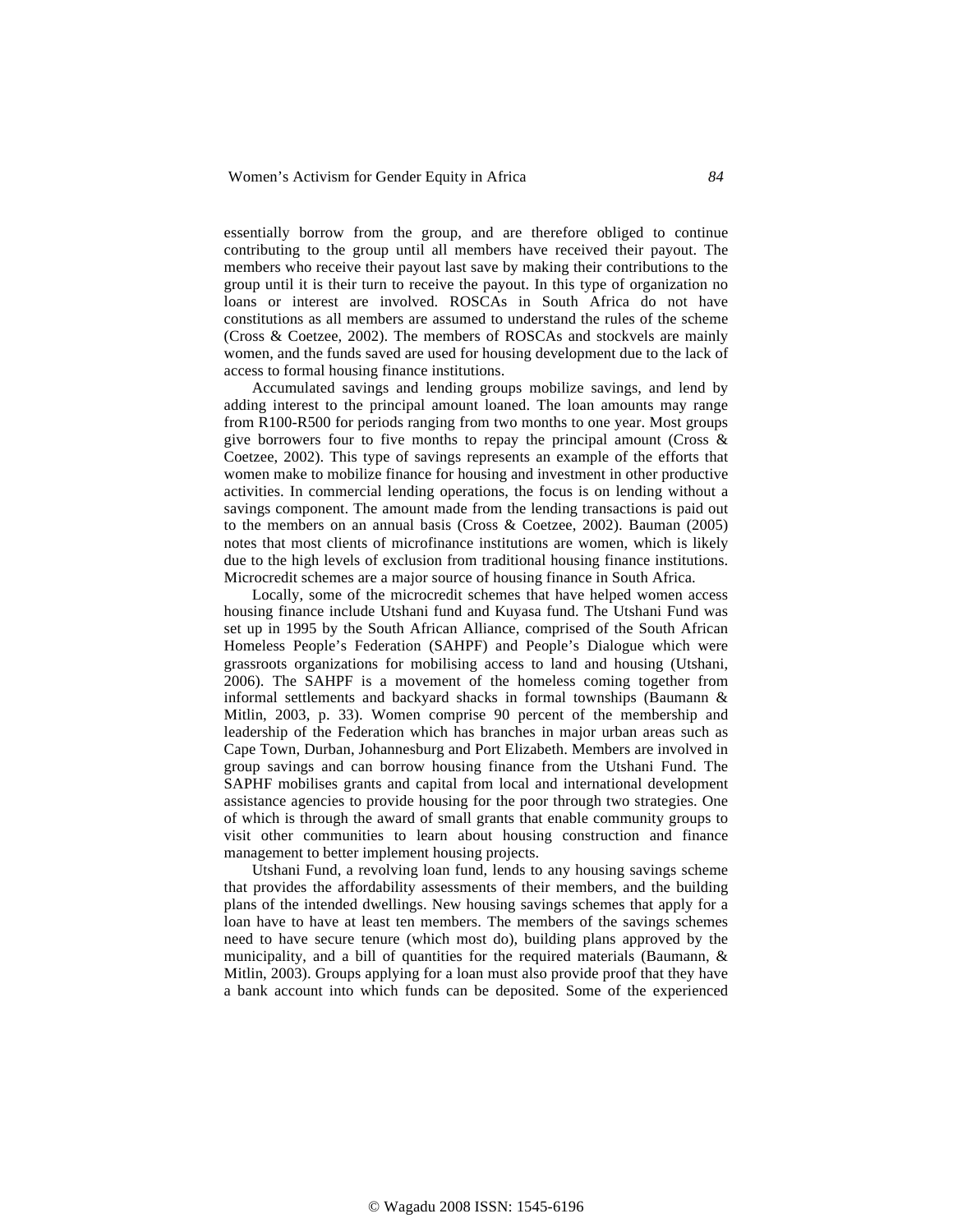groups are required to have "assessed their capacity for construction work and manage the associated financial processes" (Baumann, 2003, p. 34).

To qualify for the initial loan, saving schemes are required to have at least ten members, but subsequent groups can be larger provided they are able to keep up with the repayment rates. The interest rate charged by the Utshani Fund is 1 percent per month to cover administration fees and inflation. Although group members are often encouraged to borrow small amounts from the Fund, most choose to take the maximum loan size of R10 000. The loans are used as bridging finance and top-up to the state housing subsidies. The South African housing subsidy scheme targets South African citizens or permanent residents over the age of 21 whose total household income is below R3500 (RSA, 1994). Most members of savings schemes are eligible for the government housing subsidies. Most of the beneficiaries of the Utshani loans are able to settle these using the housing subsidy which pays between 70-100 percent of the loan. The approach by SAHPF that combines loans (from Utshani Fund) with the state subsidy has resulted in the construction of houses that are larger than those built with the subsidy funds alone. So far the Utshani fund has made loans to over 300 households (Utshani Fund, 2006) and built over 7 261 homes in South Africa.

The Kuyasa Fund, which was established in 1999 by the Development Action Group (DAG) in Cape Town, lends to housing subsidy beneficiaries who have title deeds, no funds for housing consolidation, and are members of savings groups, mainly in Kayelitsha (Cape Town) (Finmark, 2005). In this way, the Kuyasa fund lends consolidation finance to the poorest households, with the average loan being about R3500. These are grassroots savings schemes and many more have emerged throughout country. In terms of overall statistics, most institutions prefer their lending to have an impact on the lives of women. Other institutions, such as the Small Enterprise Foundation (SEF), have adopted a case study approach in which their loan beneficiaries provide a narrative of how the loans have transformed their lives. Although the Microfinance institutions (MFIs) are impacting the lives of the marginalized members of society such as women, this impact needs to translate into adequate housing for the majority of women. Specifically, rural women still need to be reached by such schemes. At this time, there are very few institutions, such as the Rural Housing Loan Fund, that reach them.

 Women's activism is demonstrated by the numerous organizations that have been formed to assist women in their efforts to gain better access to housing finance, including South African Women in Construction (SAWIC), Women for Housing, and South African Women Entrepreneurs Network (SAWEN). Established in 1997, the purpose of SAWIC is to help women contractors gain access to housing finance as well as contracts and networks in the broader construction industry. The organization draws its membership from all nine provinces in South Africa, and 90 percent of its members are black. The focus on contractors suggests that members of SAWIC are able to use the organization to access development finance.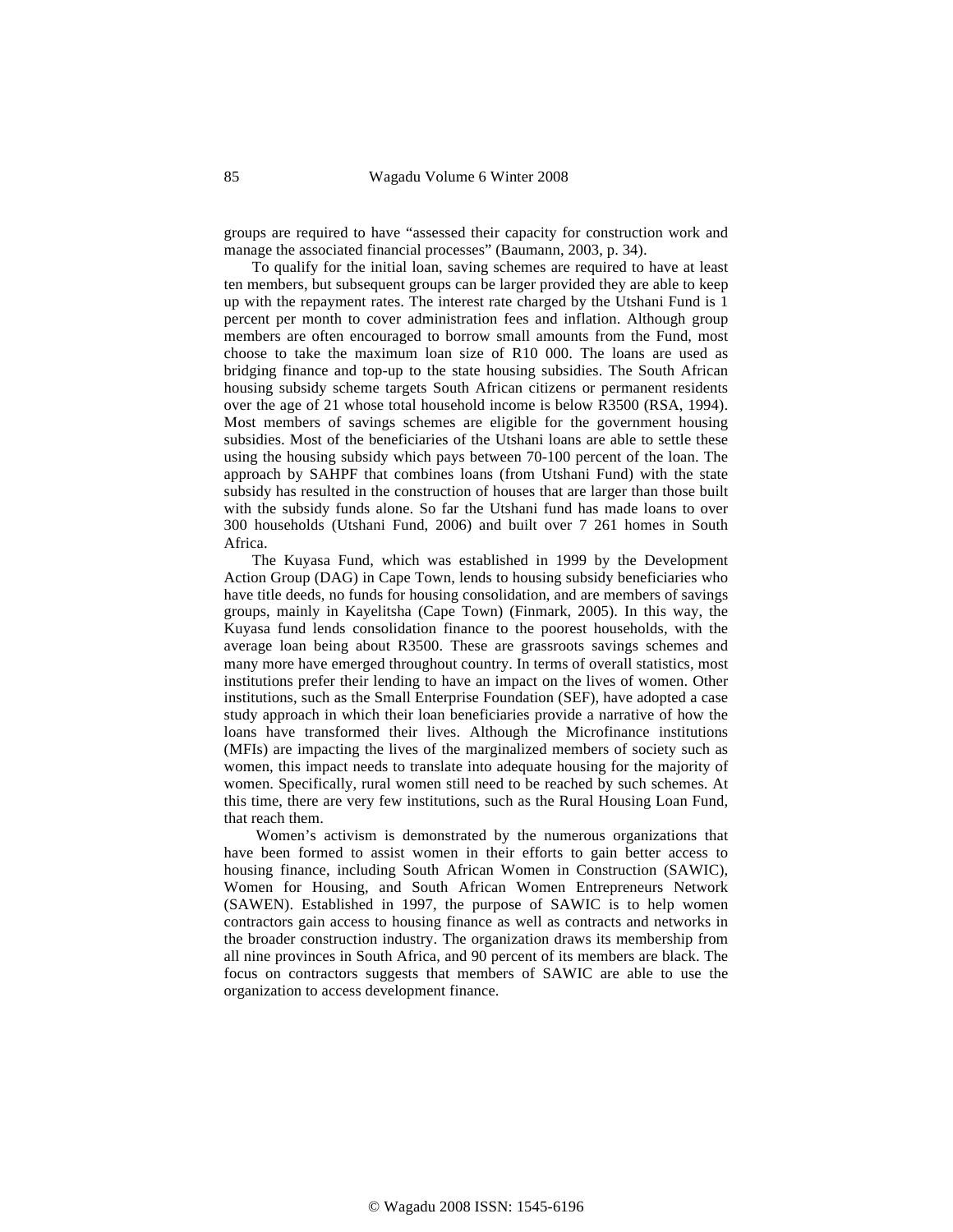Established in 1996, Women for Housing (WfH) is composed of women professionals involved in the housing sector. Although the mandate of WfH is broad, it is actively involved in providing training to women contractors in areas such as project and financial management. Due to its link to Nurcha, WfH members are able to easily access information on how to apply for bridging finance. The emergence of women in the finance sector has been crucial in the formulation of policies, and the setting of targets that will help women gain greater access to housing finance as a whole, exemplified by the financial sector charter.

The Financial Sector Charter in South Africa seeks to address some of the problems related to accessing finance by recognising that the sector has not risen to the challenge of availing credit to black entrepreneurs, and that a large pool of capital exists in stockvels, informal traders, and in short-term savings, which are outside the formal financial system. In terms of addressing these challenges, the Financial Sector Charter commits itself to providing retail financial services, including contractual savings schemes and credit for small and micro enterprises and poor households (Financial Sector Charter, 2006).

Furthermore, the Financial Charter provides targets for increasing the proportion of black senior women managers to a minimum 4 percent, middle management to 10 percent, and junior management to 15 percent per institution by 2008. Setting these targets is a positive move in ensuring that women's finance concerns are represented in the highest levels of decision-making. Obviously, representation in terms of numbers is not a guarantee that women's concerns will be addressed. When such decisions are based on numbers, women would still be out-voted in critical decisions. White men constitute between 4-5 percent of the South African population (Qunta, 2004), but dominate management positions in financial institutions. Considering this dominance, the Financial Charter targets are too low to radically alter the position of Black women in the financial sector. The best that the Charter might achieve in the short term is to get more women into junior management positions in finance, where they often get stuck, unable to break through the glass ceiling. Clearly the question is how to get more women into senior management where significant decisions are made. Without substantive representation in the financial sector, women will be unable to affect the accessibility of housing finance for other women.

While targets are set for increasing women in management positions, little focus is given to setting targets to increase lending to poor women for purposes other than investment in enterprises. More women in management does not necessarily translate into more credit and capital for the masses of women. Proportional representation needs to be accompanied by raising awareness among women in managerial positions that their participation in decisionmaking translates into substantive representation which clears the obstacles to housing finance. In the same way that targets have been set for getting more women into managerial positions, similar targets should be set by the formal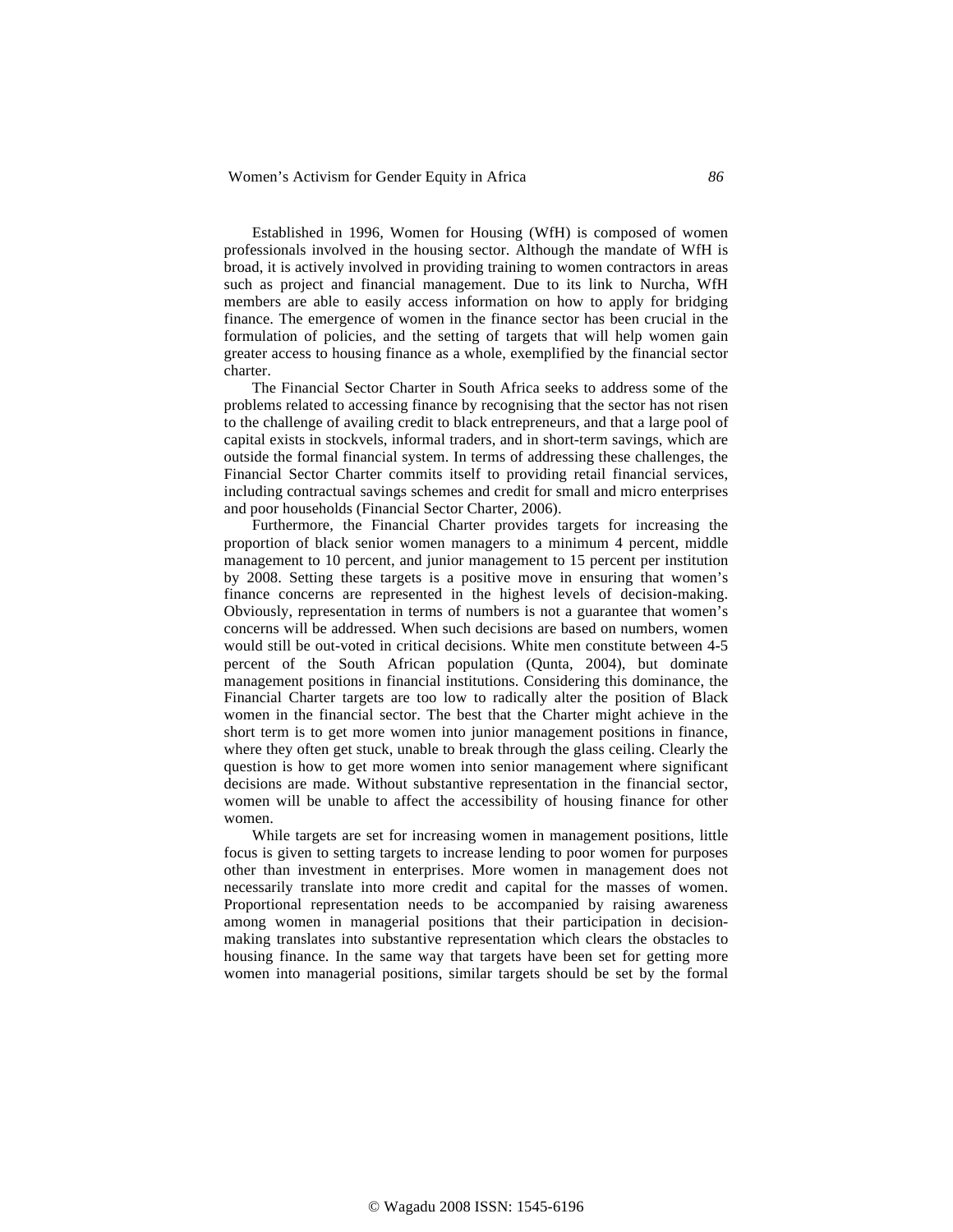banks for lending to the masses of women. In this way, the impact of the Financial Sector charter can easily be assessed after a specified period of time.

### *Conclusion*

Women's activism in accessing housing finance has resulted in the formation of organizations that have provided the impetus for addressing women's housing needs by helping them to access financing. For instance, the formation of groups like SAWIC and WfH suggests that women contractors recognize the benefit of confronting the challenges to finance as a group. While the SAHPF is committed to assisting women to access end-user finance, the broad mandate implies that they must focus on a myriad of challenges other than finance that confront poor women. Given that organizations such as SAWIC and WfH address access to housing finance among other concerns, finance remains a key obstacle to the growth of contractors. There is a need for such organizations to devise programmes committed to specifically helping women access housing finance.

When the *White Paper on Housing* was formulated in 1994, the emphasis was on ensuring that groups who were disadvantaged under apartheid housing policies would be given priority in accessing state funded housing subsidies in the new democratic dispensation. Whereas the post-apartheid housing policies have targeted the poorest in society, the impact of government subsidies, as well as that of financial institutions, in addressing the demand for housing finance among women needs to be examined through the disaggregation of data regarding their beneficiaries.

Women's participation in micro-credit schemes, such as People's Dialogue, Kuyasa Fund and Utshani fund, demonstrate the innovative ways in which women have sought to mobilize finance for their housing development needs. Women are not just victims of the exclusionary practices of traditional and nontraditional lenders; women's agency is illustrated in the ways they seek to access housing finance. However, women cannot be left to their own devices in the pursuit of access to proper housing. Beyond the need of introducing state-driven targets for women's economic empowerment (to match political office targets), there is also a need to educate all financial sector managers––particularly economically dominant White males––about the importance of broad-based access to social benefits such as housing. This is crucial given the reality of continued White male dominance of the financial sectors in the foreseeable future. Perhaps organizations and state institutions like the Department of Housing can identify and initiate specific achievable performance targets for financial institutions. Such an arrangement can be monitored and given routine publicity.

Clearly, post-apartheid South Africa has achieved much that eluded it during more than 300 years of systematic racism and almost 50 years of apartheid. Yet, the pervasiveness of gender inequality remains a palpable obstacle in terms of access to housing finance for women. The attainment of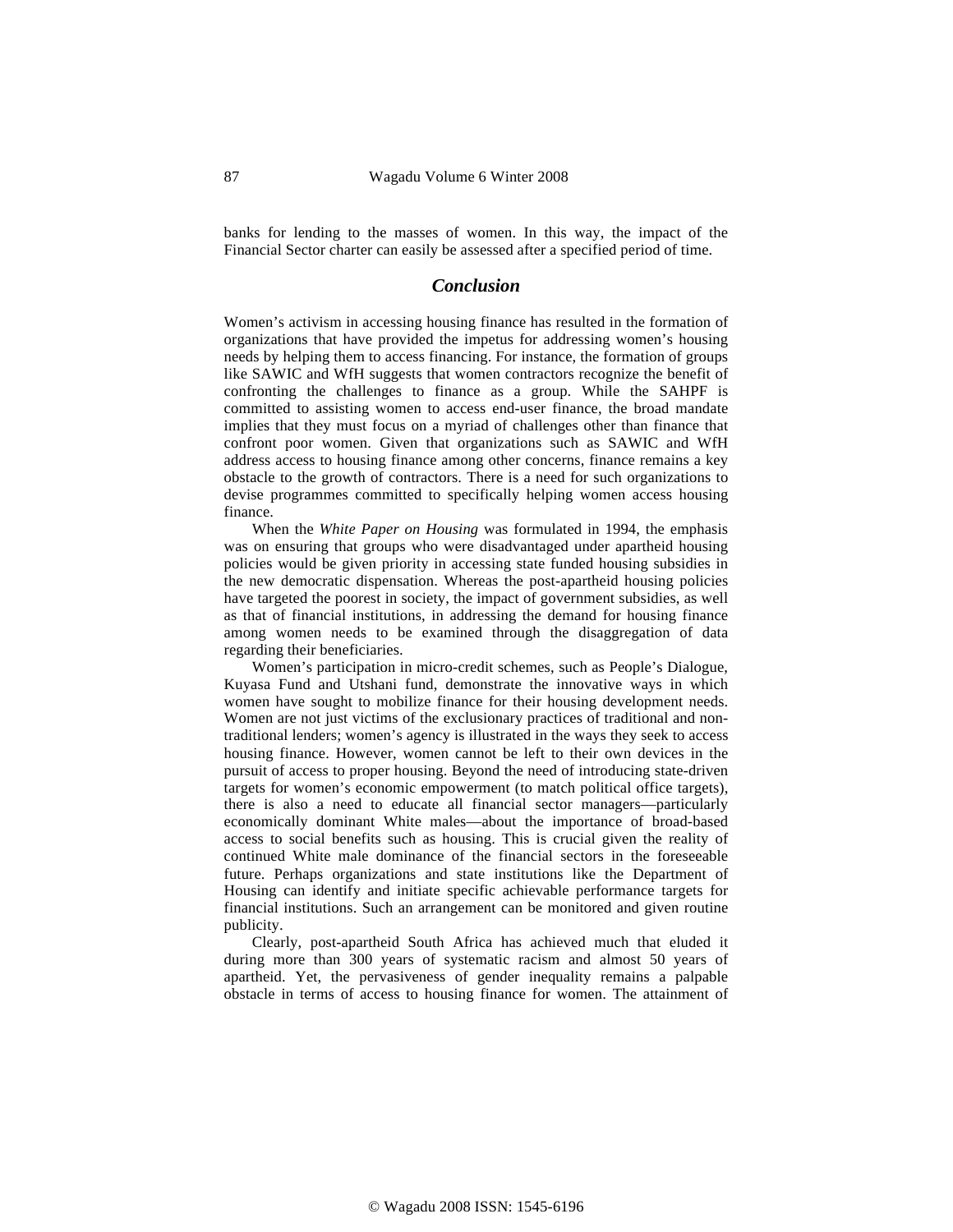equality needs to include egalitarian access to opportunities, including access to credit. Policies aimed at granting access to capital and finance need to be specific in their targets. This implies unpacking terms such as 'Black' and 'women', as people in these groups were not equally disadvantaged by apartheid. The focus should be on getting the most marginalised women to a position where they can access capital and credit for investment in housing.

# *References*

- African National Congress. (1994). *The reconstruction and development programme.* Johannesburg: Umanyano Publications.
- African National Congress. (1994). The women's charter for effective equality. Retrieved September 14, 2004 from

http://www.anc.org.za/ancdocs/policy/womchart.htm

- Arora, S. S., & Leachm, J. (2005). Towards building an inclusive financial sector: lessons from South Africa. *Economic and Political Weekly*, (April 23), 1726 -1730.
- Athreya, B. (2003). Trade is a women's issue. Retrieved (n.d.) from http://www.globalpolicy.org/socecon/inequal/labor/2003/0220women.htm
- Bauman, T., & Mitlin, D. (2003). The South African homeless people's federation—Investing in the poor. *Small Enterprise Development, 14*(1), 32-41.
- Baumann, T. (2005). Pro-poor microcredit in South Africa: Cost-efficiency and productivity in South African pro-poor microfinance institutions. *Journal of Microfinance*, *7*(2), 1-23.
- Beijing Declaration. (1995). Improving women's access to credit. Str*ategic Objective*, A.3.
- Built Environment Support Group*.* (2003). *The Msunduzi HIV/AIDS strategy: A partnership response to HIV/AIDS at local government level.*  Pietermaritzburg: Built Environment Support Group.
- Casale, D. (2004). What has the feminisation of the labour market bought women in South Africa? In *Trends in Labour Force Participation, Employment and Earnings, 1995-2001*.
- Cape Town: Development Research Unit. *Working Paper 04/84*.
- Cichello, P. L., Fields, G.S., & Leibbrandt, M. (2003). *Earnings and employment dynamics for Africans in post-apartheid South Africa: A panel study of KwaZulu-Natal.* Cape Town: Development Policy Research Unit. Working Paper 03/77.
- Commission on Gender Equality. (1998). *Audit of legislation that discriminates on the basis of sex/gender.* Johannesburg: Commission on Gender Equality.
- Cross, C. (2002). *Impact of HIV/AIDS on land issues in KwaZulu-Natal Province South Africa.* Pretoria: Human Sciences Research Council.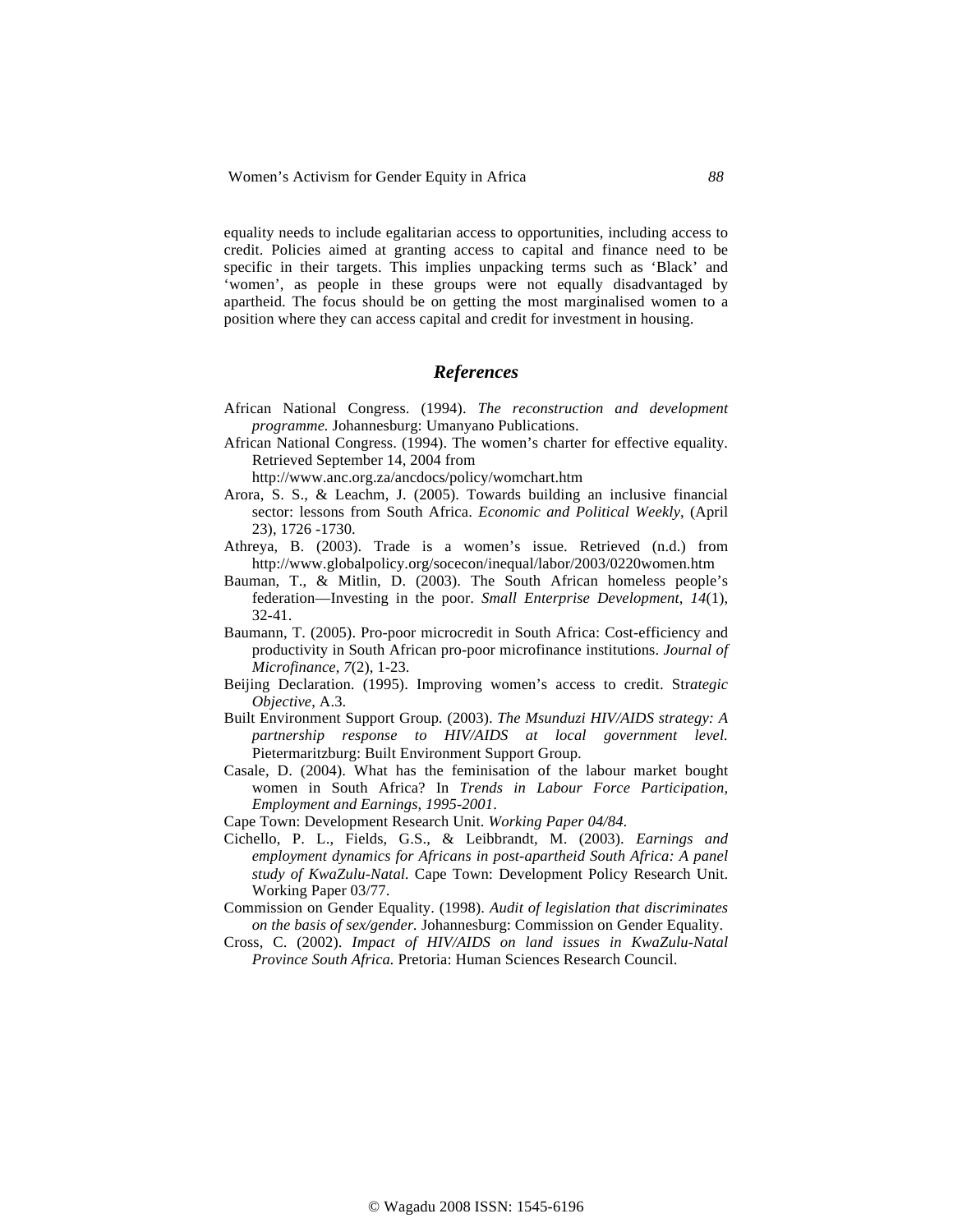- Department of Housing. (2004a). *Housing subsidy quantum schedule.* Pretoria: Department of Housing. Retrieved December 15, 2004, from http://www.housing.gov.za/content/Subsidy Basics/Quantum Schedule.htm
- Department of Housing. (2004b). *Housing delivery 1994 to March 2004.*  Pretoria: Department of Housing. Retrieved (n.d.) from http://www.housing.gov.za/Stats/200403.htm
- Department of Housing. (2006). *Housing delivery April 1994 to March 2004.*  Pretoria: Department of Housing. Retrieved January 30, 2006, from http://www.housing.gov.za
- Department of Housing. (1994). *White paper on housing: A new policy and strategy for South Africa.* Pretoria: Department of Housing.
- Department of Housing. (1998). *Annual report 1997/1998*. Pretoria: Government printers.
- Department of Housing. (1999). *Annual report 1999.* Pretoria: Government printers.
- Department of Housing. (2004). *Breaking new ground: A comprehensive plan for the development of sustainable human settlements.* Pretoria: Department of Housing.
- Department of Labour. (2007). *Commission for employment equity 7th annual report.* Pretoria: Department of labour.
- Diamond, D.B. (2002). *A community reinvestment act for South Africa?* Johnnesburg: Housing Finance Resource Programme.
- Edigheji, S., & Maharaj, A. (1999). Women in construction. *Agenda*, *42*, 82-87.
- Edwards, I. (1996). Men, women, crowds, violence, politics and history. In Maylam, P. & Edwards, I. (Eds.), *The people's city: African life in twentieth-century Durban.* Pietermaritzburg : University of Natal Press.
- *Financial Sector Charter.* (2006). Retrieved January 15, 2008, from

http://www.cliffedekker-

hofmeyr.com/literature/bee/Fin\_Services\_Charter.doc

- FinMark Forum. (2005). *The Kuyasa fund: Delft research report.* Johannesburg: FinMark Forum.
- Hanson, S., & Pratt, G. (1995). *Gender, work, and space.* London: Routledge.
- Ismail, S. (1998). Women take control—Building houses, people and communities." *Agenda*, *38*.
- Jeppie, S., and Soudien, C. (Eds). (1990). *The struggle for district six past and present.* Cape Town: Buchu Books.
- Kallman, K. (1999). The division of labour in housing construction in lowincome informal and formal housing in Khayelitsha. *Agenda***,** *42*, 88-93.
- Kuyasa Fund. (2006). In community microfinance network. Retrieved January 25, 2006, from http://www.cmfnet.org.za
- Maasdorp, G., & Haarhoff, E. (1984). *Housing policy in conditions of rapid urbanisation: Low-income housing in the Durban metropolitan region. Report1.* Durban: University of Natal, School of Architecture and Allied Disciplines.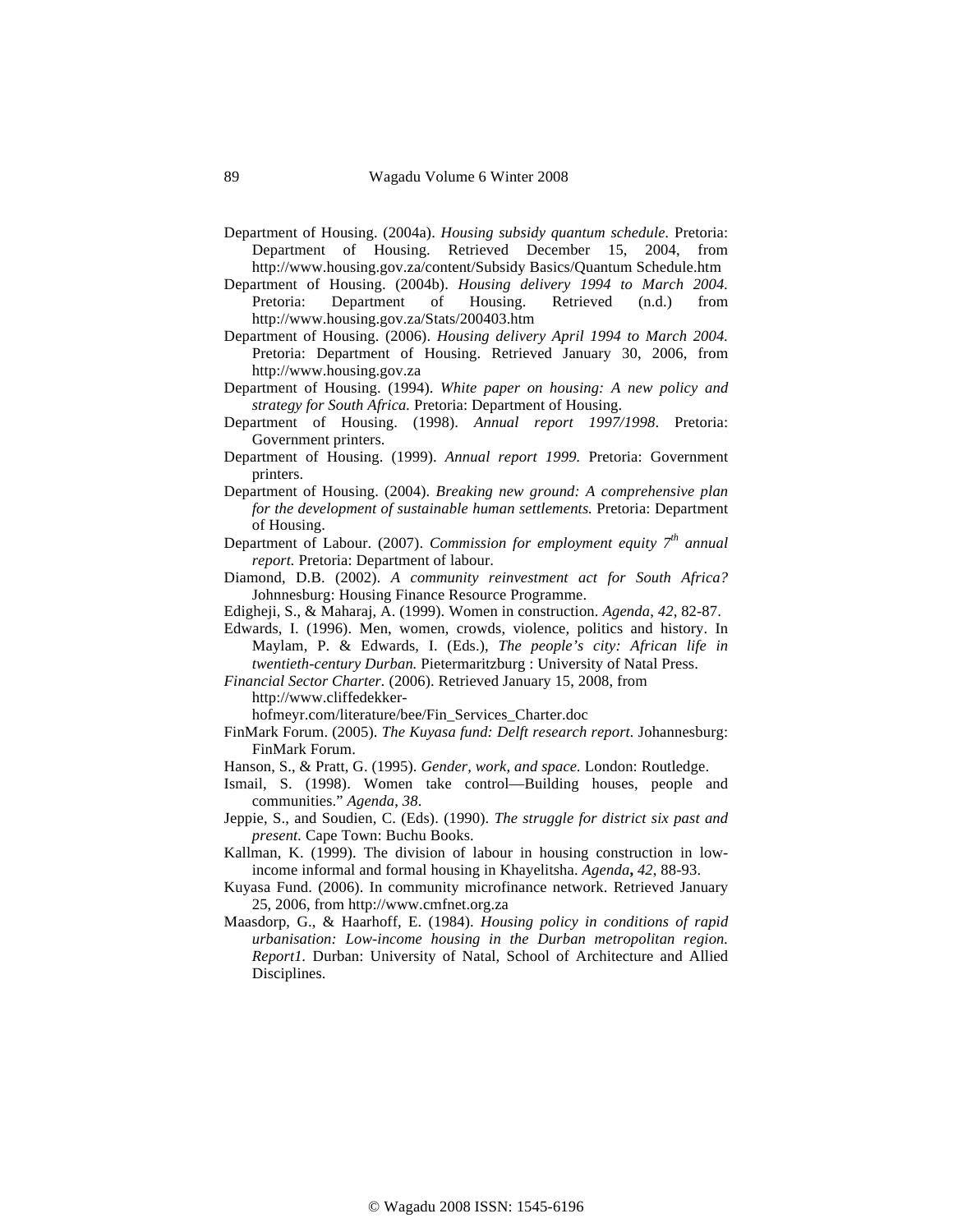- Makgetla, N. S. (1995). Women and the economy. Slow pace of change. *Agenda*, *24*, 7-20.
- Mbeki, T. (2001). *State of the nation address of the president of South Africa at the opening of parliament, 2001.* Cape Town, February 9, 2001. Retrieved March 3, 2001 from

http://www.anc.org.za/ancdocs/history/mbeki/2001/tm0209.html

- Mbeki, T. (2004). *Address by the president of South Africa, Thabo Mbeki, on the occasion of the women's day celebrations.* Atlantic Park Stadium, Witbank, Mpumalanga. August 9, 2004 [Online]. Retrieved Thursday, October 21, 2004.
- Mjoli-Mncube, N. (1998). Gender neutrality or gender equality: Access to worker housing in South Africa. In M. Mapetla, A. Larsson, & A. Schlyter (Eds.), *Changing gender relations in Southern Africa.* Roma: Institute of Southern African Studies.
- Momsen, J.H. (1991). *Women and development in the Third World.* London: Routledge.
- National Housing Finance Corporation. (2005, 2006). *Annual report 2005.*  Johannesburg*:* National Housing Finance Corporation.
- National Urban and Reconstruction Agency. (2006). *Annual report 2006.*  Johannesburg: NURCHA.
- Ndinda, C. (2001). Women's access to housing: Accessing policy through practice. *Indicator*, *18*(1).
- Ndinda, C. (2002). *Women's participation in housing delivery in South Africa: The extent of empowerment in post 1994 era, with specific reference to case studies in KwaZulu-Natal.* Durban: University of Natal. Unpublished PhD thesis.
- Ndinda, C. (2004). Gender matters in residential construction. *Wits Journal of Architecture and Planning Studies*, 1(1).
- OECD. (1995). *Women in the city.* Paris: OECD.
- Parnel, S. (1996). Housing. In D. Budlender (Ed.), *The women's budget.* Cape Town: IDASA.
- Peer Africa. (1997). *Housing as if people mattered.* Pretoria: Peer Africa.
- Qunta, C. (2004). Is BEE the empowerment of the few? Separating myth from reality. *Succeed, Special Edition*. Johannesburg: Black Management Forum.
- Republic of South Africa. (1997). *Housing act, no. 107 of 1997.* Pretoria: Government Printer.
- Retsin, N. (1999). Lower-income home-owners: Struggling to keep the dream alive. *Journal of Housing Research, 1*(3).
- Rospabe, S. (2001). *An empirical evaluation of gender in discrimination in employment, occupation attainment and wage in South Africa in the late 1990s.* Cape Town: Development Policy Research Unit. University of Cape Town.
- Rural Housing Loan Fund. (2006). *Annual report 2006.* Johannesburg: Rural Housing Loan Fund.